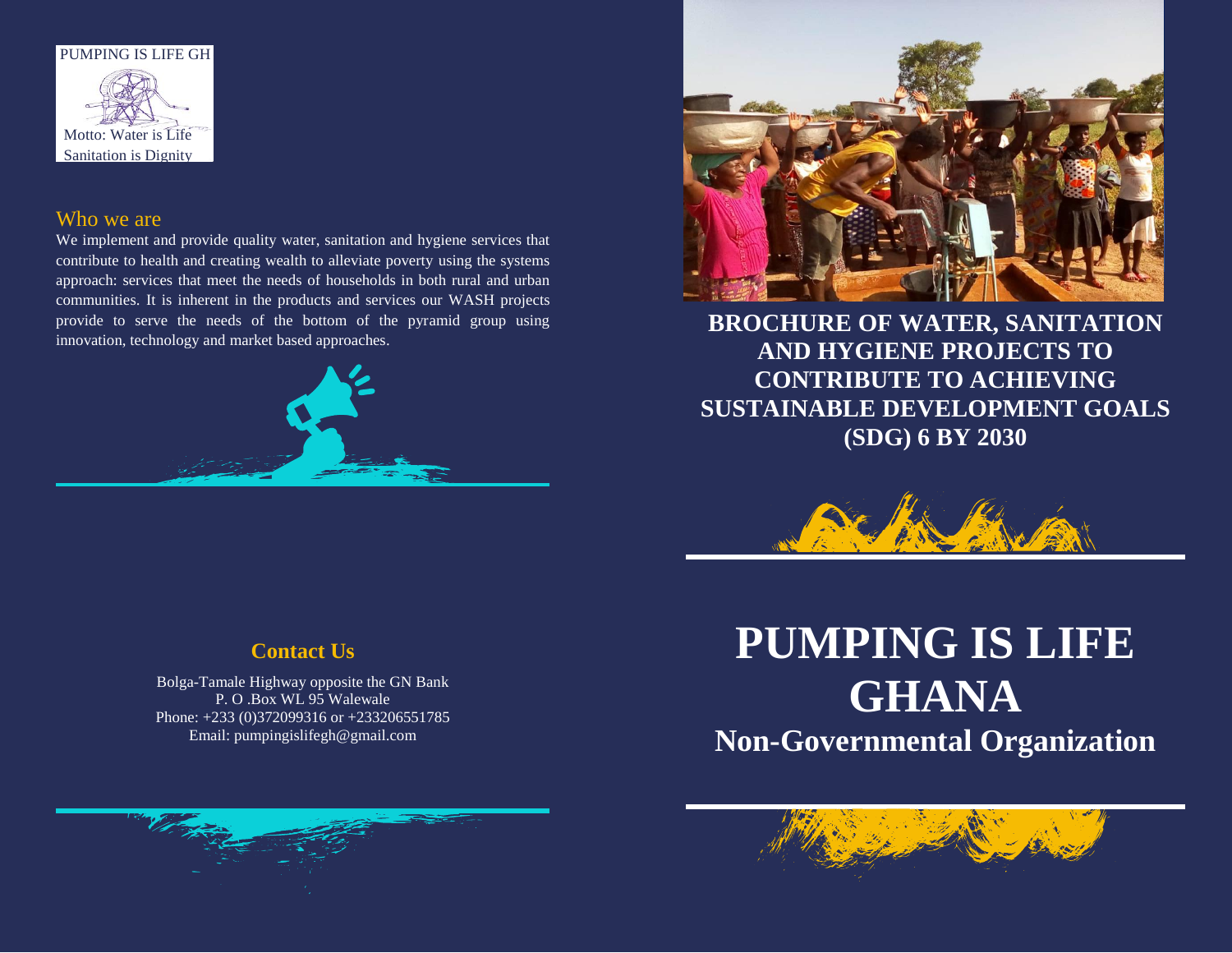# **Table of Contents**

For details and further engagements you are welcome to contact:

#### **YUSSIF ABDUL-RAHAMAN**

#### **EXECUTIVE DIRECTOR OF PUMPING IS LIFE GHANA**

Email address: [yussif.abdul@gmail.com](mailto:yussif.abdul@gmail.com)

- Skype: abdulrahamanyussif
- Linkedin: [www.linkedin.com/in/yussif-abdul-rahaman-a119aa22](http://www.linkedin.com/in/yussif-abdul-rahaman-a119aa22)
- Facebook: [www.facebook.com/PS.WASH.R/](http://www.facebook.com/PS.WASH.R/)
- Mobile Phone: +233549288203
- Whatsapp: +233506887890

# **Our Products & Services**

communities in Northern Region.

communities potable water needs

**Drilling of tube wells and installation of rope pumps**



*Geophysics Survey using EM343*





Rehabilitated hand dug well

**Rain water harvesting systems and Household Water Treatment and Safe storage (HWTS) Products**

water supply at the point of use.



*40,000 liters rain water tank*

**Household latrines and hand washing facilities**



*two-seater household latrine*

In communities were drilling is not possible due to lack or inadequate ground water, rain water harvesting systems are provided with a capacity of 40,000 liters storage capacity and fitted with a 1 million liters capacity annual artificial aquifer recharge system.

We use Geonics EM34-3 for geophysics survey of well sitting and use manual or conventional drilling technologies that are appropriate to the environment to drill tube wells or boreholes. Rope pumps are installed on the wells after drilling. So far 310 rope pumps are providing water supply services in more than 43

Our manual drilling crew provide low cost drilling services in areas where this technology is appropriate and can result in the drilling of tube wells with adequate yield to meet households and

We also rehabilitate hand dug wells to convert them from unimproved to improved potable water supply wells through the provision of well linings, rope pumps and aprons. Where necessary we also provide disinfection of the well water to render harmful pathogens ineffective and less harmful and provide safe drinking

Where drinking water sources are contaminated with microbes such as E. coli we promote the sale and usage of point of use household water treatment and safe storage products such as tulip filters. So far 296 households have been reached.

To compliment the potable water supply services in households, we facilitate the construction of twin-sitter latrines and handwashing facilities to prevent open defecation and hand contamination respectfully.



*household handwashing system*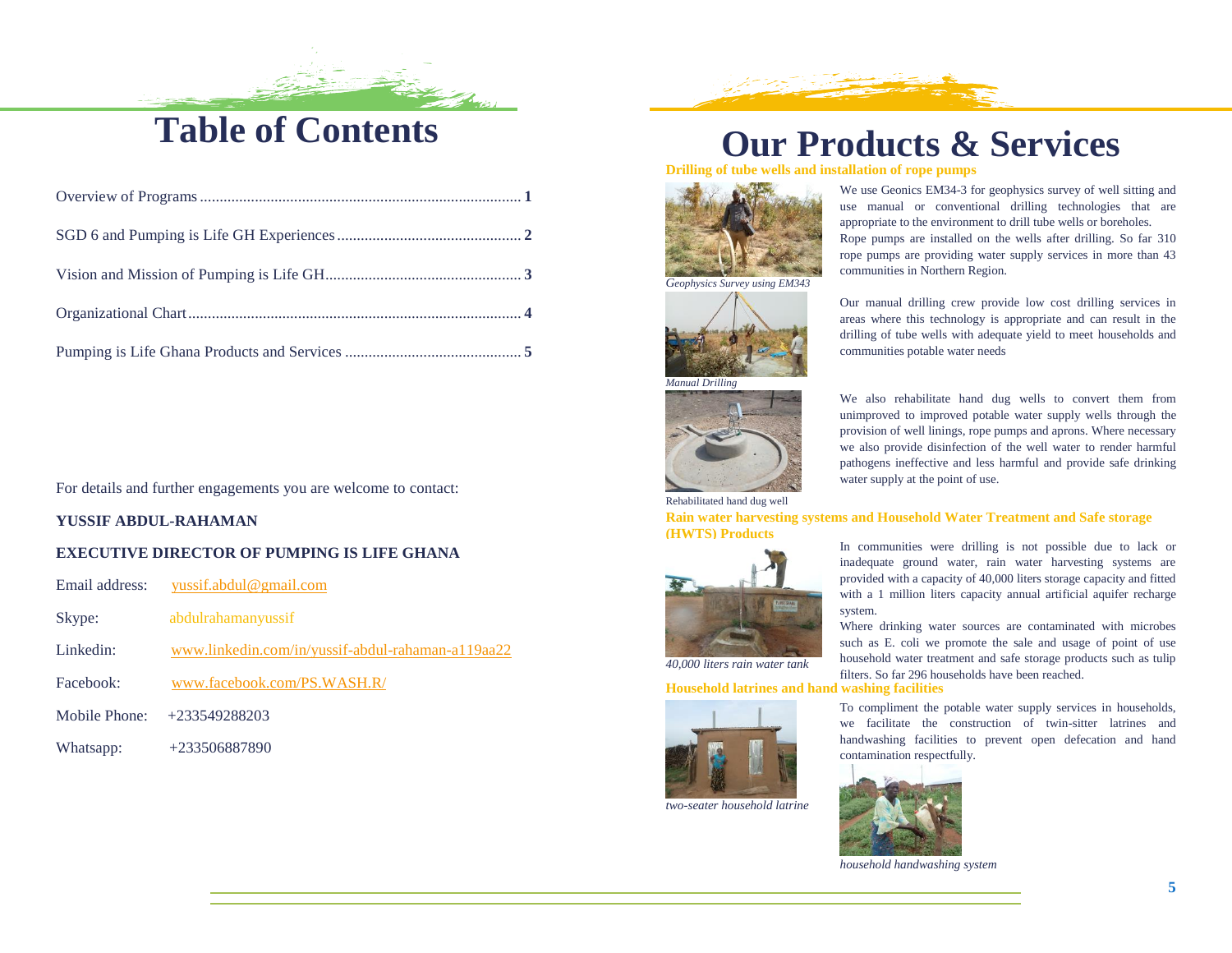## PUMPING IS LIFE GH ORGANIZATIONAL CHART



*We practice the best human resource management through continuous improvement in organizational culture and capacity building of our human resource to be effective and efficient* 

#### **Organizations that Pumping is Life GH has worked for**

- 1. Aqua for All, The Netherlands
- 2. Basic Water Needs, The Netherlands
- 3. FloorGhana, The Netherlands
- 4. CordAid, The Netherlands
- 5. The Rotary Foundation of Rotary International in co-operation with The Rotary clubs of Bennekom and Oosterbeek-Kabeljauw, The Netherlands
- 6. Kerk in Aktie, The Netherlands
- 7. Impulsis, The Netherlands
- 8. Wilde Ganzen, The Netherlands

# **Overview of Programs**

#### **Program 1 WASH PROJECTS BASED ON APPROPRIATE TECHNOLOGY**





Sustainability plays a key role in the design of Pumping is Life Ghana programmes. As a result all our WASH projects are based on appropriate technologies which are easy to operate and maintain within the local WASH services supply chain. These projects include:

- 1. Household potable water supply using rope pumps, rain water harvesting systems and household water treatment and safe storage (HWTS) point of use products. We also rehabilitate hand dug wells with the aim of converting them from unimproved to improved water supply sources.
- 2. Household toilets and
- 3. Household handwashing

Program targets households and institutions such as schools, and health centers in rural and urban communities

*Rope pump for a community*

#### Program 2 WASH i-MAINTENANCE CENTERS



The gap identified in the sustainable WASH service delivery is the lack of spare parts and repair services for both preventive and on the spot maintenance of WASH facilities. To fill this gap Pumping is Life GH implemented and is running 4 maintenance centers designated as i-MAINTENANCE CENTERS. These centers uses innovation to provide preventive maintenance and on the spot maintenance that requires spare parts and repair services. This has contributed significantly to 95% rope pump functionality rate where these services are provided.

*i-Maintenance Center Staff*

#### Program 3 SMALL SCALE HOUSEHOLD MANAGED IRRIGATION



*Rope pump water supply system for irrigation*

The availability of water creates additional opportunities for households which are willing to use water to grow crops and rear animals to improve on their health through food security and create wealth to alleviate poverty. Pumping is Life GH has such facilitation programs designed to transfer drip irrigation and other technologies to households to enable them engage in income and employment generating activities.